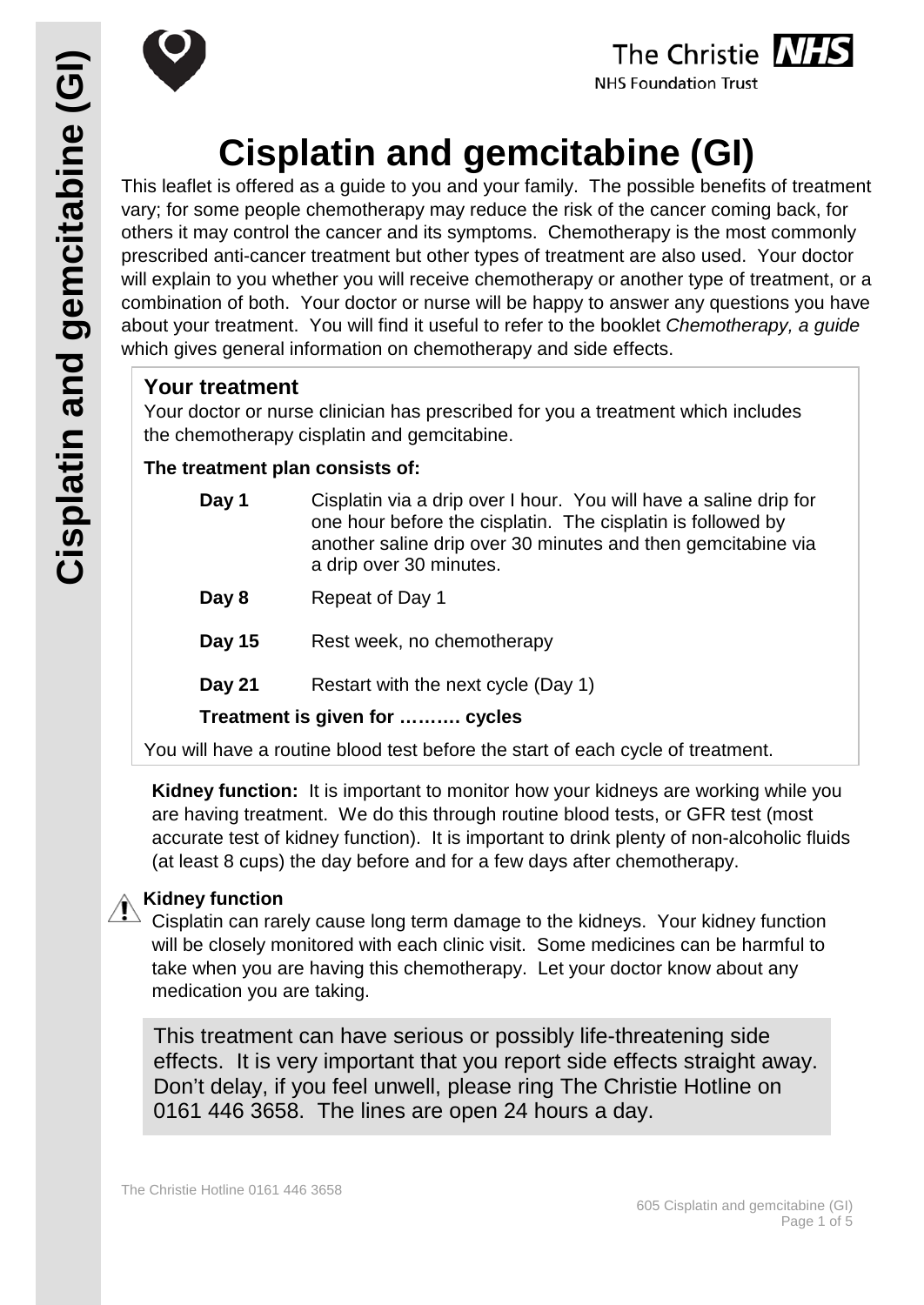# **Possible side effects**

Chemotherapy can cause many different side effects. Some are more likely to occur than others. Everyone is different and not everyone gets all the side effects. Most side effects are usually temporary, but in some rare cases they can be life-threatening. It is important to tell your hospital doctor or nurse about any side effects so they can be monitored and, where possible, treated.

#### **Common side effects (more than 1 in 10)**

#### • **Increased risk of serious infection**

You are vulnerable to infection while you are having chemotherapy. Minor infections can become life-threatening in a matter of hours if left untreated. Symptoms of infection include fever, shivering, sweats, sore throat, diarrhoea, discomfort when you pass urine, cough or breathlessness. We recommend that you use a digital thermometer so you can check your temperature. You can buy one from your local chemist.

#### **If you feel unwell, you have symptoms of an infection or your temperature is 37.5ºC or above or below 36 ºC contact The Christie Hotline straight away**.

#### • **Anaemia (low number of red blood cells)**

While having this treatment you may become anaemic. This may make you feel tired and breathless. Let your doctor or nurse know if these symptoms are a problem. You may need a blood transfusion.

#### • **Bruising or bleeding**

This treatment can reduce the production of platelets which help the blood clot. Let your doctor know if you have any unexplained bruising or bleeding, such as nosebleeds, bloodspots or rashes on the skin, and bleeding gums. You may need a platelet transfusion.

#### • **Nausea and vomiting (sickness)**

The severity of this varies from person to person. Anti-sickness medication will be given along with your chemotherapy to prevent this. You will also be given antisickness tablets to take at home. If you continue to feel or be sick, contact your GP or this hospital, because your anti-sickness medication may need to be changed or increased.

#### • **Lethargy**

Some chemotherapy may make you feel tired and lacking in energy. It can be frustrating when you feel unable to cope with routine tasks. If you do feel tired, take rest and get help with household chores. If necessary, take time off work. Gentle exercise such as walking can be beneficial.

#### • **Flu-like symptoms**

Some chemotherapy may cause flu-like symptoms such as fever, aches and pains and shivering about 3 to 5 hours after it is given. These symptoms are temporary and should go within 12 to 24 hours. Paracetamol will help. If your symptoms are particularly severe, tell your doctor on your next visit.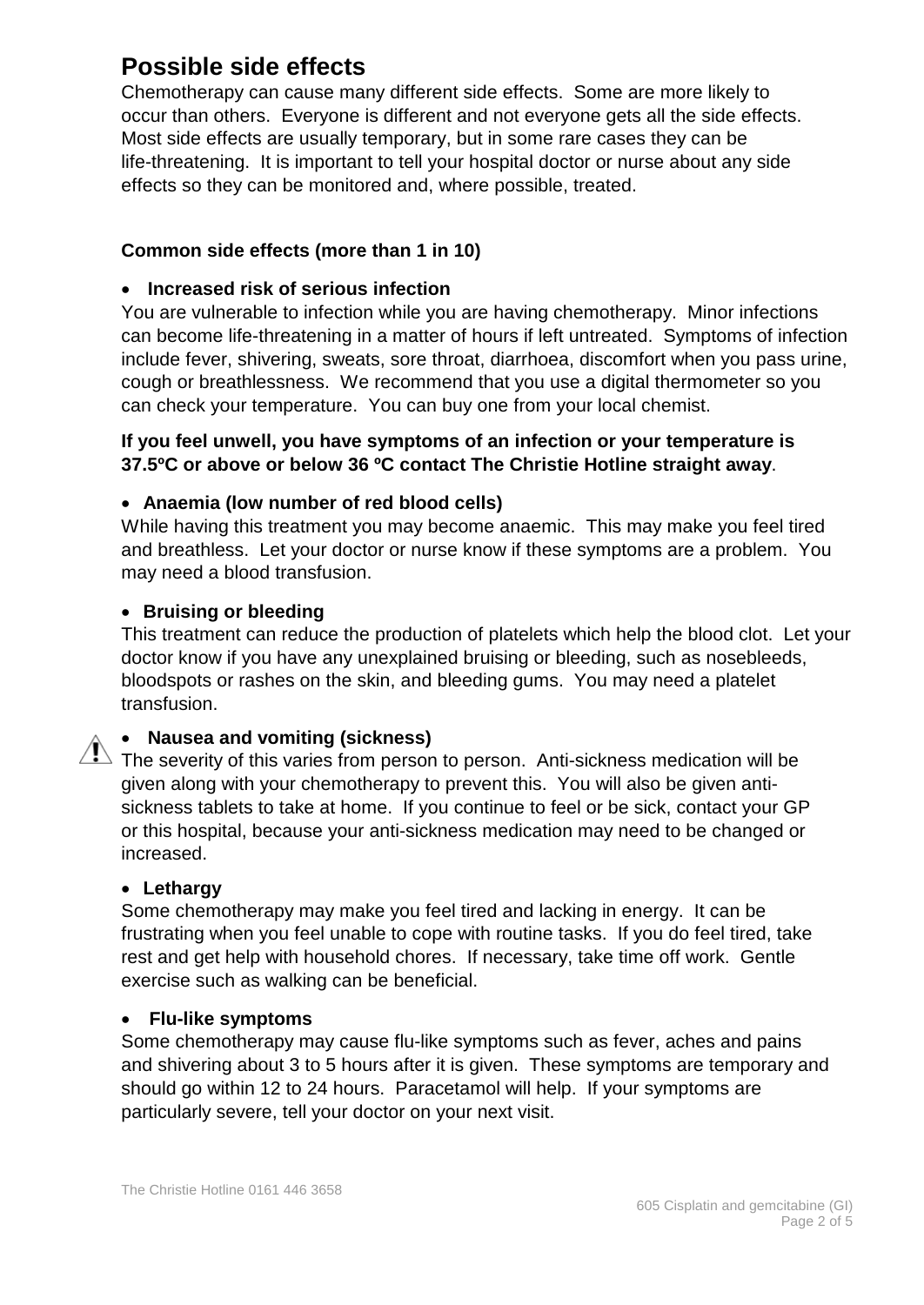#### • **Strange taste**

Occasionally during treatment you may experience a strange taste, sometimes described as metallic or bitter. A strongly flavoured sweet or mint will help to disguise this.

#### **Uncommon side effects (less than 1 in 10)**

#### • **Skin rash**

You may develop a skin rash. This is usually mild and easily treated. Please tell your doctor on your next visit.

#### • **Sore mouth**

Your mouth may become sore or dry, or you may notice small mouth ulcers during this treatment. Drinking plenty of fluids and cleaning your teeth regularly and gently with a soft toothbrush can help to reduce the risk of this happening. We can prescribe a mouthwash for you to use during treatment. You can dilute this with water if your mouth is sore. Ask your doctor or nurse for further advice. There is also general mouth care information in the chemotherapy booklet. If you continue to have a sore mouth, please contact The Christie Hotline.

#### • **Upset bowels**

You may get upset bowels with this chemotherapy:

*Diarrhoea* If this is a mild problem while you are having treatment, anti-diarrhoea medication can be bought from a pharmacy or prescribed by your GP for a temporary period until this is resolved. If the problem persists or becomes severe, do not delay in contacting this hospital. Ask the staff for a copy of 'Eating: Help Yourself' which has useful ideas about diet when you are having treatment.

**Constipation** Try to drink plenty of fluids and eat foods high in fibre. Report this to your hospital doctor who may prescribe a suitable laxative. Ask the staff for a copy of Eating: Help Yourself which has useful ideas about diet when you are having treatment.

#### • **Tinnitus & high frequency hearing loss**

You may develop tinnitus (ringing in the ears), this sensation should subside when your treatment finishes. Please tell your doctor if this occurs. High frequency hearing loss can also occur with this chemotherapy, this may be permanent.

#### • **Tingling & numbness in the fingers or toes**

This is only usually mild and temporary but sometimes lasts for some time or become permanent. Please report these symptoms to your doctor on your next hospital visit**.**

#### • **Hair thinning**

Some hair loss may occur during treatment although this is unlikely. It is advisable to avoid perms, colours, use of hot brushes and vigorous, frequent washing that could increase hair loss. Please remember that this is a temporary side effect and your hair will grow back when your treatment is completed. If you would like an appointment with the wig service, this can be arranged for you. Ask the staff for a copy of *'The Wig Fitting Service.*'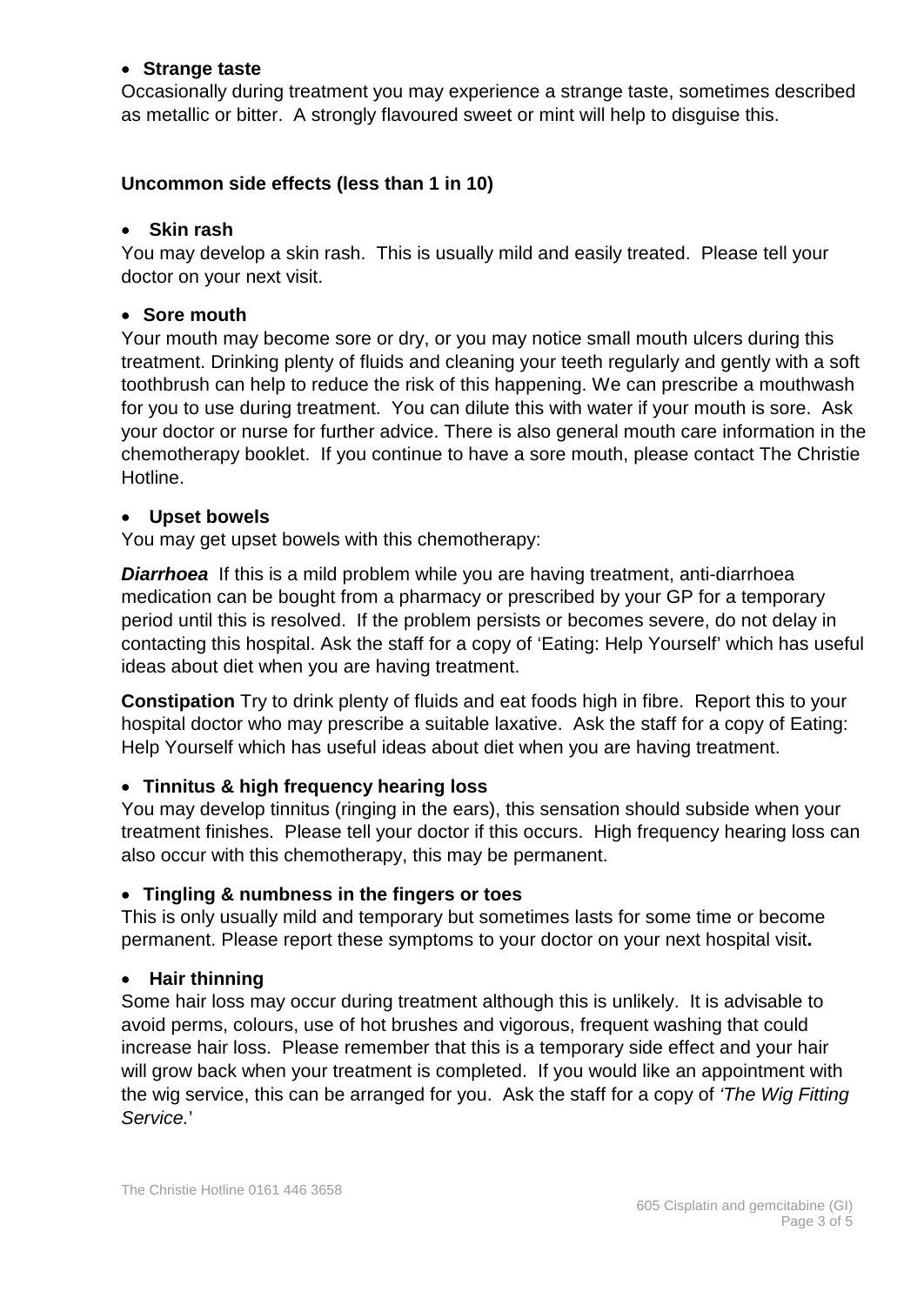#### **Rare side effects (less than 1 in 100)**

• **Extravasation** is when chemotherapy leaks outside the vein. If you develop redness, soreness or pain at the injection site **at any time** please let us know straightaway.

#### • **Breathlessness**

Very rarely this chemotherapy can cause inflammation of your lungs. This can make you breathless. Tell your doctor if you develop this problem while you are having this chemotherapy. Stopping the chemotherapy and taking steroids will help.

#### • **Fluid retention**

Your feet/legs may become swollen on this chemotherapy. If this is mild, no specific treatment is needed. Keeping your feet and legs raised may help. Tell your doctor if the swelling is severe.

#### **Serious and potentially life threatening side effects**

In a small proportion of patients chemotherapy can result in very severe side effects which may rarely result in death. The team caring for you will discuss the risk of these side effects with you.

## **Sex, contraception & fertility**

**Protecting your partner and contraception:** We recommend that you or your partner use a condom during sexual intercourse while you are having the course of chemotherapy. Chemotherapy is dangerous to unborn babies and this will also protect you and your partner from any chemotherapy drugs that may be present in semen and in the vagina. If you suspect that you may be pregnant please tell your doctor immediately.

**Fertility:** This chemotherapy may affect your ability to have children. Your doctor or nurse should have discussed this with you. If not, please ask them before you start treatment.

## **Late side effects**

Some side effects may become evident only after a number of years. In reaching any decision with you about treatment, the potential benefit you receive from treatment will be weighed against the risks of serious long term side effects to the heart, lungs, kidneys and bone marrow. With some drugs there is also a small but definite risk of developing another cancer. If any of these problems specifically applies to you, the doctor will discuss these with you and note this on your consent form.